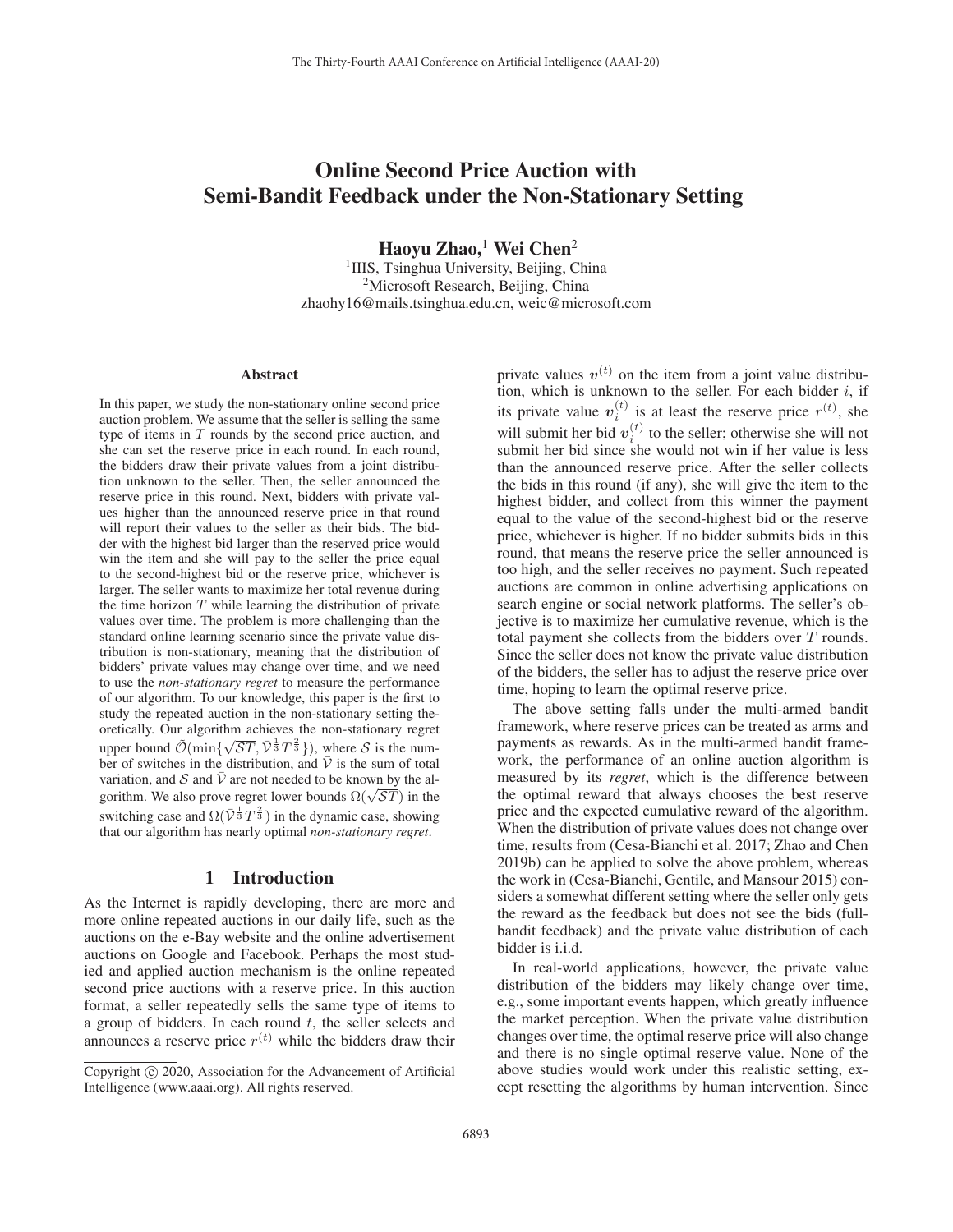it is difficult to predict distribution changes, we prefer to have algorithms that could automatically detect distribution changes and adjust their actions accordingly, and still provide nearly optimal performance over the long run.

In this paper, we design the first online learning algorithm for online second price auction with non-stationary distributions of private values. We assume that the private values of the bidders at time t follow the joint distribution  $\mathcal{D}_t$ , and we assume that  $r_t^*$  is the best reserve price at time t. We use *non-stationary regret* to measure the performance of the algorithm, which is the difference between the expected cumulative reward of the best reserve prices at each round and the expected cumulative reward of the algorithm. We use two quantities to measure the changing of the distributions  $\{\mathcal{D}_t\}_{t\leq T}$ : switchings and total variation. The number of switchings is defined as  $S := 1 + \sum_{t=2}^{T} \mathbb{I} \{ \mathcal{D}_t \neq \mathcal{D}_{t-1} \}$ , and the total variation is given as  $\overline{V} := \sum_{t=2}^{T} ||\mathcal{D}_t - \mathcal{D}_{t-1}||_{TV}$ , where  $|| \cdot ||_{TV}$  denotes the total variation of the distribution where  $|| \cdot ||_{TV}$  denotes the total variation of the distribution and  $T$  is the total time horizon (Section 2).

In this paper, we provide an elimination-based algorithm that can achieve the *non-stationary regret* of  $\tilde{\mathcal{O}}(\min{\{\sqrt{ST}, \overline{\mathcal{V}}^{\frac{1}{3}}T^{\frac{2}{3}}\}})$  (Section 3). This regret bound shows that if the switchings or the total variations are not shows that if the switchings or the total variations are not large (sublinear to  $T$  in particular), our algorithm can still achieve sublinear *non-stationary regret*. We give a proof sketch in Section 4 to show the main technical ideas of the regret analysis. We further show the non-stationary regret is lower bounded by  $\Omega(\sqrt{ST})$  in the switching case, and<br>lower bounded by  $\Omega(\sqrt{ST})$  in the switching case, and lower bounded by  $\Omega(\bar{\mathcal{V}}^{\frac{1}{3}}T^{\frac{2}{3}})$  in the dynamic case (Section 5) which means that our Flim-NS algorithm achieves nearly 5), which means that our Elim-NS algorithm achieves nearly optimal regret in the non-stationary environment. Moreover, our algorithm is parameter-free, which means that we do not need to know the parameters S and  $\overline{V}$  in advance and the algorithm is self-adaptive. Our main method is to reduce the non-stationary online auction problem into a variant of the non-stationary multi-armed bandit problem called *nonstationary one-sided full information bandit*, and solve this problem with some novel techniques.

Due to the space constraint, the detailed technical proofs are included in our full report (Zhao and Chen 2019a), but the proof sketch covering all essential ideas are included in the main text.

### 1.1 Related Work

Multi-armed bandit: Multi-armed bandit (MAB) problem is first introduced in (Robbins 1952). MAB problems can be classified into stochastic bandits and the adversarial bandits. In the stochastic case, the reward is drawn from an unknown distribution, and in the adversarial case, the reward is determined by an adversary. Our model is a generalization of the stochastic case, as discussed below. The classical MAB algorithms include UCB (Auer, Cesa-Bianchi, and Fischer 2002) and Thompson sampling (Thompson 1933) for the stochastic case and EXP3 (Auer et al. 2002) for the adversarial case. We refer to (Bubeck and Cesa-Bianchi 2012) for comprehensive coverage on the MAB problems.

Non-stationary MAB: Non-stationary MAB can be view as a generalization of the stochastic MAB, where

the reward distributions are changing over time. The nonstationary MAB problems are analyzed mainly under two settings: The first considers the switching case, where there are  $S$  number of switchings in the distribution, and derives switching regret in terms of  $S$  and  $T$  (Garivier and Moulines 2011; Wei, Hong, and Lu 2016; Liu, Lee, and Shroff 2018); The second considers the dynamic case, where the distribution is changing continuously but the variation  $V$ is bounded, and present dynamic regret in terms of  $V$  and T(Gur, Zeevi, and Besbes 2014; Besbes, Gur, and Zeevi 2015). However, most of the studies need to use  $S$  or  $V$ as algorithm parameters, which may not be easy to obtain in practice. Designing parameter-free algorithms has been studied in the full-information case (Luo and Schapire 2015; Jun et al. 2017; Zhang et al. 2018). There are also several attempts to design parameter-free algorithms in the bandit case (Karnin and Anava 2016; Luo et al. 2018; Cheung, Simchi-Levi, and Zhu 2019), but the regret bound is not optimal. A recent and innovative study (Auer, Gajane, and Ortner 2019) solves the problem in the bandit case and achieves optimal regret. Then, (Chen et al. 2019) significantly generalizes the previous work by extending it into the non-stationary contextual bandit and also achieves optimal regret. Our study is the first one on the non-stationary onesided full information bandit and its application to the online auction setting.

Online auction: For the online case where the private value distribution is unknown, (Cesa-Bianchi, Gentile, and Mansour 2015; Cesa-Bianchi et al. 2017; Zhao and Chen 2019b) consider different forms of the online second price auction. These studies assume that bidders truthfully follow their private value distributions, the same as we assume in this work. (Mohri and Medina 2015) further considers the online second price auction with strategic bidders, which means that their bidding may not be truthful. (Roughgarden and Wang 2016) studies the online second price auction with bidder specific reserve price. However, they need to use all the bidding information, and they also assume that the bidders are truthful. For the offline case where the private value distribution is known, the classical work by Myerson (Myerson 1981) provides an optimal auction algorithm when the private value distributions of all bidders are independent and known, and the seller could set different reserve prices for different bidders.

### 2 Preliminary and Model

In this section, we introduce the non-stationary online second price auction with semi-bandit feedback. We will also introduce the non-stationary regret to measure the performance of the algorithm. As mentioned before, we reduce the non-stationary online second price auction problem to a nonstationary bandit problem, which we called non-stationary one-sided full information bandit. We will also give the formal definition of the bandit problem and show the performance measurement for the corresponding bandit problem.

Definition 1 (Non-stationary Online Second Price Auction). *There are a fixed number of* n *bidders and a seller, and the seller sells the same item in each round*  $t \in [T]$ *. In each*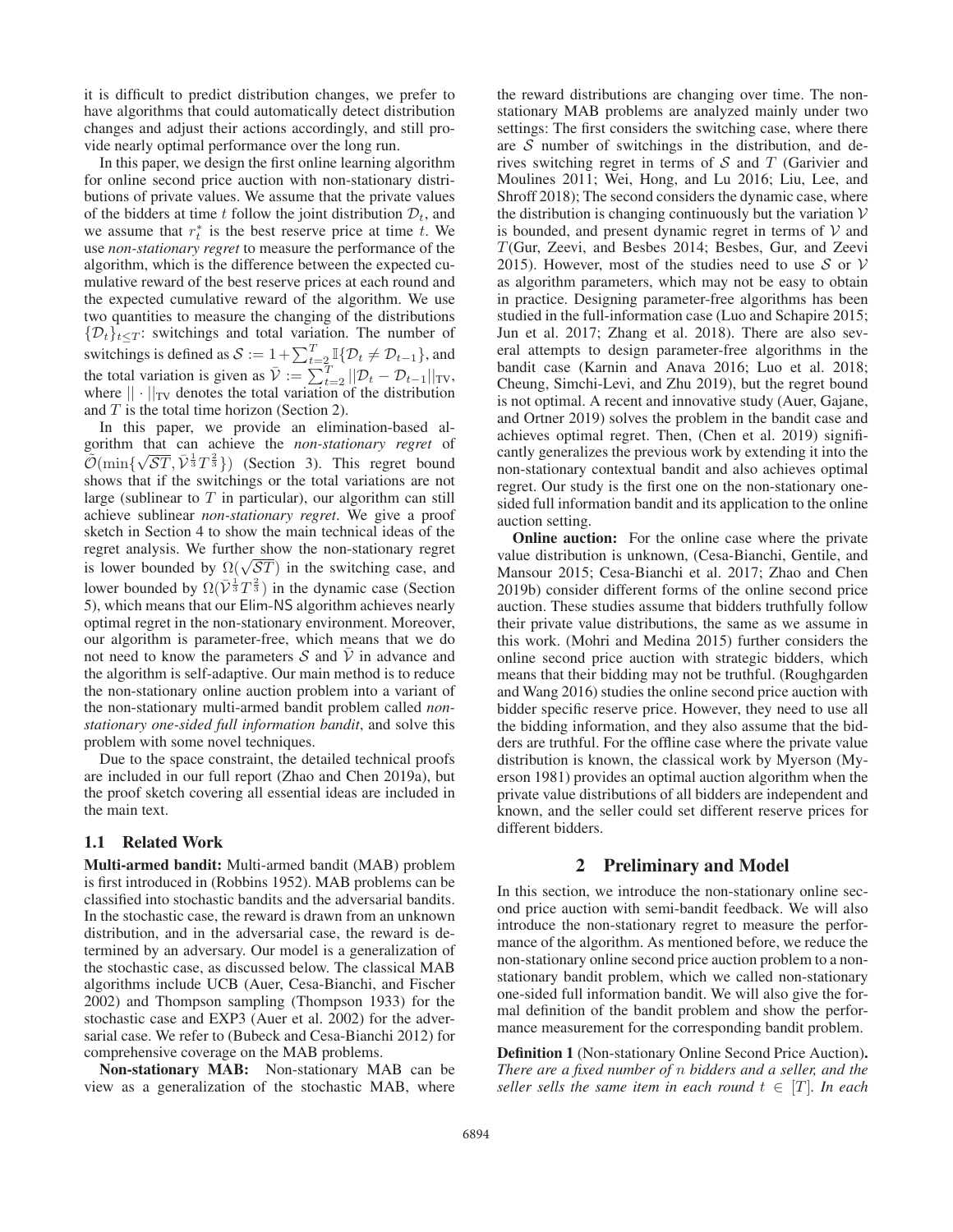*round* t*, the seller sells the item through second price auc* $t$ ion with reserve price  $r^{(t)}$  , where  $r^{(t)}$  is chosen by the seller *at the beginning of each round* t *and is announced to the bidders before the bidders give their private values. The values of the bidders follow a distribution*  $D_t$  *with support*  $[0, 1]^n$  *in round* t*, and the environment draws a vector of realized values for the bidders*  $v^{(t)} \sim \mathcal{D}_t$ . For each bidder  $i \in [n]$ , if her value  $v_i^{(t)} \geq r^{(t)}$ , she will report her value  $v_i^{(t)}$  to the seller, *otherwise she will not report her value and not attend the auction in this round.*<sup>1</sup> *The seller then dispatches the item* using the second price auction with reserve price  $r^{(t)}$ . We *assume that the distributions*  $D_t$  *are generated obliviously*,  $i.e.,  $D_t$  are generated before our algorithm starts, or equiv$ *alently,*  $D_t$  *are generated independently to the randomness of*  $\mathcal{D}_s$  *for all*  $s \leq t$  *and the randomness of the algorithm.* 

The performance of the reserve price in auction is always measured by the revenue:  $\mathcal{R}(r^{(t)}, \mathcal{D}_t) :=$ <br>  $\mathbb{E} \left[ \sum_{n=1}^{n} n_n(r^{(t)}, \mathbf{a}) \right]$  where  $n_r(r^{(t)}, \mathbf{a})$  denote the  $\mathbb{E}_{\mathbf{v} \sim \mathcal{D}_t} \left[ \sum_{i=1}^n p_i(r^{(t)}, \mathbf{v}) \right]$ , where  $p_i(r^{(t)}, \mathbf{v})$  denote the money bidder i needs to pay when the reserve price is  $r^{(t)}$ and  $v$  is the private value vector of the bidders is  $v$ . In particular, if bidder  $i$  has the highest bid among all bidders and its bid is also larger than the reserve price  $r^{(t)}$ , then i pays the maximum value among all other bids and the reserve price and gets the auction item; otherwise the bidder  $i$  pays nothing and does not get the item. Note that if we fix a reserve price  $r$ , whether bidders with values less than  $r$  report their values or not does not affect the revenue. Given the revenue of a reserve price, we have the following definition for the non-stationary regret in the online second price auction.

Definition 2 (Non-stationary Regret for Online Second Price Auction). *The non-stationary regret of algorithm* A *for the online second price auction is defined as follow,*

$$
Reg_{\mathcal{A}}^{SP} := \mathbb{E}\left[\sum_{t=1}^T (\mathcal{R}(r_t^*, \mathcal{D}_t) - \mathcal{R}(r^{(t)}, \mathcal{D}_t))\right],
$$

*where*  $r_t^* := \operatorname{argmax}_r R(r, \mathcal{D}_t)$  *and*  $r^{(t)}$  *is the reserve price*<br>*algorithm A chooses in round t, and the expectation*  $\mathbb{E}[\cdot]$  *is algorithm* <sup>A</sup> *chooses in round* <sup>t</sup>*, and the expectation* <sup>E</sup>[·] *is taken over all the randomness, including the randomness of the algorithm itself and the randomness of*  $v^{(1)}, \ldots, v^{(t-1)}$ leading to the randomness in the selection of  $r^{(t)}$ .

We now introduce the measurement of the nonstationarity. In general, there are two measurements of the change of the environment: the first is the number of the switchings  $S$ , and the second is the total variation  $V$ . For any interval  $\mathcal{I} = [s, s']$ , we define the number of switchings on *I* to be  $S_{\mathcal{I}} := 1 + \sum_{t=s+1}^{s'} \mathbb{I} \{ \mathcal{D}_t \neq \mathcal{D}_{t-1} \}.$  As for the total variation, the formal definition is given as  $\bar{\mathcal{V}}_{\mathcal{I}} := \sum_{s=1}^{s'} ||\mathcal{D}_t - \mathcal{D}_{t-1}||_{TV}$ , where  $|| \cdot ||_{TV}$  denotes the total variation of the distribution. For convenience, we use S total variation of the distribution. For convenience, we use  $S$ and  $\bar{V}$  to denote  $S_{[1,T]}$  and  $\bar{V}_{[1,T]}$ .

Next, we briefly discuss how to reduce the online second price auction to the one-sided full-information bandit: 1) We can discretize the reserve price into  $r_1, \ldots, r_K$ . Because the revenue of the second price auction is one-sided Lipschitz, when  $K$  is large enough, the revenue of the best discretized reserve price should not make so much difference to that of the best reserve price on the whole domain. 2) The distribution of the value  $\mathcal{D}_t$  will induce a distribution of reward on  $(r_1, \ldots, r_K)$ . More specifically, any private value vector  $v^{(t)} \sim \mathcal{D}_t$  will induce a reward vector  $X^{(t)} = (X_1^{(t)}, \dots, X_K^{(t)})$  for the discretized reserve price  $r_1, \ldots, r_K$ , and the reward vector  $X^{(t)}$  follows a distribution  $\nu_t$ . 3) At time t, because all bidders with values at least  $r^{(t)}$  will report their values, we can compute the rewards for all  $r \geq r^{(t)}$  given the specific private values larger than or equal to  $r^{(t)}$ . This gives us the following definition of the non-stationary one-sided full-information bandit. The formal reduction from the online auction to the bandit problem will be given in the proof of the Theorem 3.

Definition 3 (Non-stationary One-sided Full Information Bandit). *There is a set of arms* {1, 2,...,K}*, and for each*  $arm\ a \in [K]$  *at time t, it corresponds to an unknown distribution*  $\nu_{a,t}$  *with support* [0, 1]*, where*  $\nu_{i,t}$  *is the marginal distribution of*  $\nu_t$  *with support*  $[0, 1]^K$ *. In each round t, the environment draws a reward vector*  $X^{(t)} = (X_1^{(t)}, \ldots, X_K^{(t)})$ , where  $X^{(t)}$  is drawn from distribution  $\nu_t$ . The player then *chooses an arm*  $A_t$  *to play, gains the reward*  $X_{A_t}^{(t)}$  *and observes the reward of arms*  $A_t$ ,  $A_t$  + 1, ...,  $K$ , *i.e.* observes  $\mathbf{v}^{(t)}$   $\forall i$   $\rightarrow$  4. We assume that the distribution  $\mathbf{v}_i$  at each  $X_i^{(t)}, \forall i \geq A_t$ . We assume that the distribution  $\nu_t$  at each *round t is generated obliviously*, *i.e.*  $ν_t$  *are generated before the algorithm starts.*

We use  $\mu_{a,t}$  to denote the mean of  $X_a^{(t)}$ , i.e.  $\mu_{a,t}$  $\mathbb{E}[X_a^{(t)}]$ . We also use  $\mu_t^* = \max_a \mu_{a,t}$  to denote the mean of the best arm at time t. Then we have the following definition of the non-stationary regret.

Definition 4 (Non-stationary Regret). *We use the following to denote the non-stationary regret of algorithm* A*.*

$$
\textit{Reg}_{\mathcal{A}} := \mathbb{E}\bigg[\sum_{t=1}^T \big(\mu^*_t - \mu_{A_t, t}\big)\bigg].
$$

For convenience, we will simply use regret to denote the non-stationary regret. We now introduce the measurements for the non-stationarity for the one-sided bandit case. Similar to the auction case, we have switchings  $S$  and variation V. For any interval  $\mathcal{I} = [s, s']$ , we define the number of switchings on *I* to be  $S_{\mathcal{I}} := 1 + \sum_{t=s+1}^{s'} \mathbb{I}\{\nu_t \neq \nu_{t-1}\}.$  As for the sum of variation, the formal definition is given as  $V_{\mathcal{I}} := \sum_{t=s+1}^{s'} \max_a |\mu_{a,t} - \mu_{a,t-1}|$ , which sums up the max difference of mean in each round. For convenience, we use S and V to denote  $S_{[1,T]}$  and  $V_{[1,T]}$ . Note that the number of switchings in the bandit case is the same as that of the auction case, so we reuse the notations, and the variation definition in the bandit case uses the sum of the maximal differences in the consecutive mean vectors instead of the sum

<sup>&</sup>lt;sup>1</sup>We fully understand that in the repeated online second price auction, the bidder may not be truthful since she may participate in the auction in several rounds. However, this is out of the scope of the current paper. We will assume that the bidders are truthful in each round, and it is a good approximation in some cases.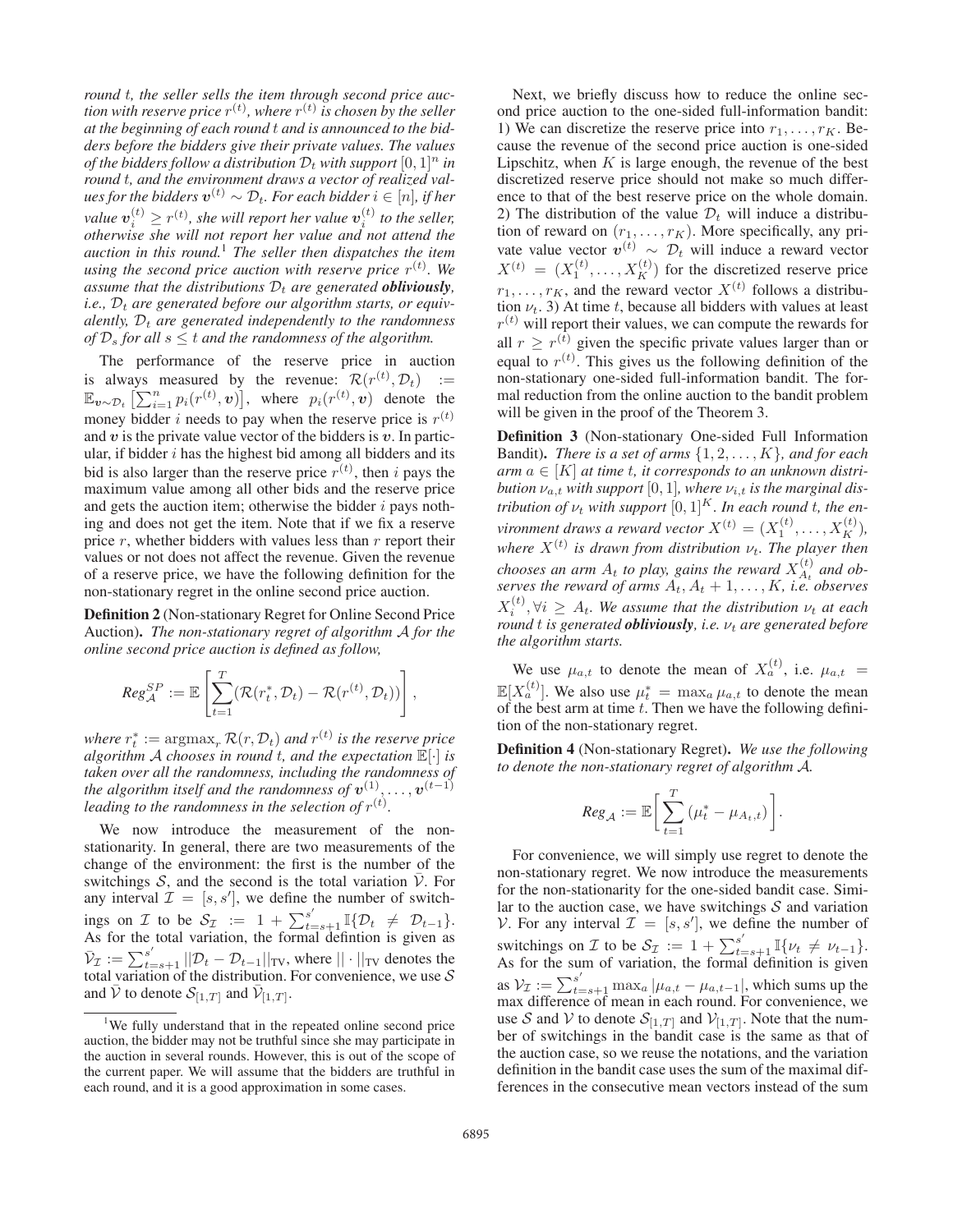of total variations in the auction case, so we use the notation  $V$  instead of  $\overline{V}$  for differentiation. The variation  $V$  defined for the bandit case is consistent with the variation defined in other non-stationary bandit papers.

We will use Switching Regret to denote the non-stationary regret in the switching case, and Dynamic Regret to denote the non-stationary regret in the dynamic case.

### 3 Algorithm

In this section, we present our algorithm Elim-NS for the non-stationary one-sided full-information bandit problem and its regret bounds. The algorithm for the online auction problem can be easily derived from Elim-NS, as outlined in Section 2, and we present its regret bound in Theorem 3.

Our algorithm Elim-NS borrows ideas from (Zhao and Chen 2019b) and (Auer, Gajane, and Ortner 2019). (Zhao and Chen 2019b) introduce an elimination-based algorithm for the one-sided full-information bandit, and (Auer, Gajane, and Ortner 2019) presents an elimination-based algorithm to adaptively follow the best arm in the switching case without knowing the number of switches  $S$ . Our algorithm is a nontrivial combination of these ideas, and our innovation highly depends on the feedback structure of the one-sided bandit problem. The algorithm is given in Algorithm 1.

Generally speaking, our algorithm maintains a set  $\mathcal E$  to record the exploration phases for the adaptive detection of the dynamic changes in the distribution, and a set  $\mathcal M$  to record the information when an arm is eliminated. If we were dealing with the stationary case where the distribution of arms does not change, after observing arms for enough times, we can eliminate an empirically sub-optimal arm, and with high probability, the eliminated arm is indeed suboptimal. However, in the non-stationary case, the optimal arm is changing, and thus we need to properly add exploration phases to observe the eliminated arms with some probability. When we detect that the distribution indeed has changed from these exploration phases, the algorithm starts a new epoch and resets  $\mathcal E$  and  $\mathcal M$  to empty sets. <sup>2</sup>

Set  $M$  records the information at the time when an arm is eliminated. Each element  $(g, e, v) \in \mathcal{M}$  is a tuple, where  $g \in \mathbb{R}$  records the empirical gap, which is the difference of the empirical means of the empirically optimal arm and that of the eliminated arm  $a_{\text{min}}$ ;  $e = a_{\text{min}}$  records the index of the eliminated arm; and  $v_k$  for  $k \ge a_{\text{min}}$  records the empirical mean of arm k when the arm e is eliminated ( $v \in \mathbb{R}^K$ ). An exploration phase is a pair  $(d, \mathcal{I})$  where  $d = 2^{-k}$  and interval  $\mathcal{I} \subseteq [T], |\mathcal{I}| = \Theta(\frac{1}{d^2})$ . Each such phase is stored independently into  $\mathcal{E}$  with a probability (in line 8 of Step independently into  $\mathcal E$  with a probability (in line 8 of Step 1). The purpose of these exploration phases is to re-examine arms that have been eliminated to detect possible changes in the distribution, with  $\mathcal I$  indicating the range of rounds for an exploration. Intuitively, if there is no change in the distribution, such an exploration would pay an extra regret. To control this extra regret, we use  $d$  to indicate the per-round regret that such an exploration could tolerate, and the length of *I* is controlled to be  $\mathcal{O}(1/d^2)$  to bound the total regret.

At each round, Our algorithm Elim-NS has the following four steps. In Step 1, we randomly add exploration phases into the set  $\mathcal{E}$ . We set  $p_{\ell,i} = d_i \sqrt{(\ell+1)/T}$  to be the probability to add an exploration phase  $(d_i)$  if  $t +$ be the probability to add an exploration phase  $(d_i, [t, t +$  $[C_2 \ln(KT^3)/d_i^2])$  into  $\mathcal E$  in epoch  $\ell$  at time t. This prob-<br>ability is chosen carefully not too small to omit the nonability is chosen carefully, not too small to omit the nonstationarity, and not too big to induce large regret.

In Step 2, we choose the action to play. If the current round  $t$  is not in any exploration phase, then we will play the arm that is not eliminated and has the smallest index. If  $t$ is in an exploration phase  $(d, \mathcal{I})$ , we will find the maximum value  $d_{\max,t} = \max_{(d,\mathcal{I}) \in \mathcal{E}, t \in \mathcal{I}} d$ . We will play arm  $A_t \leftarrow$  $a_{\exp} = \min\{k : \exists (g, e, v) \in \mathcal{M}, k = e, g \leq 8d_{\max,t}\}\$ and observe the reward  $X_a^{(t)}$  for all  $a \ge a_{\exp}$ . This arm selection in the exploration phase guarantees that the arm we play would induce the regret of at most  $\mathcal{O}(d_{\text{max},t})$  per round if the distribution has not changed.

In Step 3, we perform arm elimination when the proper condition holds. In particular, when we find an arm is empirically sub-optimal among the remaining arms, we eliminate this arm in this epoch. When an arm is eliminated, the algorithm will add an tuple  $(g, e, v)$  into the set M to store the information at this point, where  $q$  stores the empirical gap with the best arm,  $e$  stores the index of the eliminated arm, and for  $k \geq e v_k$  stores the empirical mean of arm k.

In Step 4, we apply the non-stationarity check. At the end of an exploration phase, we check that if there is a tuple  $(g, e, v) \in M$  and an arm  $a \geq e$ , such that the gap between the current empirical mean of arm  $a$  during the exploration phase and the stored empirical mean  $v_a$  is  $\Omega(g)$ . If so, it means that the empirical mean has a significant deviation indicating a change in distribution, and thus we will start a new epoch to redo the entire process from scratch.

The algorithm incorporates ideas from (Auer, Gajane, and Ortner 2019; Zhao and Chen 2019b), and its main novelty is related to the maintenance and use of set  $M$  in arm selection (Step 2), arm elimination (Step 3) and stationarity check (Step 4), which make use of the feedback observation to balance exploration and exploitation.

Now, we use a simple example to illustrate how the Elim-NS algorithm detects the distribution changes in the switching case. Suppose that we have three arms. At first, arm 1 always outputs 0, arm 2 always outputs 0.45, and arm 3 always outputs 0.5. Then arm 1 will be eliminated first, and the tuple  $(g, e, v) = (0.5, 1, (0, 0.45, 0.5))$  will be stored in M, where  $q = 0.5$  is the empirical gap between the means of arm 1 and the empirically best arm 3. Next, arm 2 will be eliminated, and the algorithm will store  $(0.05, 2, (?, 0.45, 0.5))$  in *M*, where ? means that the value at that position has no meaning. At this point, the algorithm may have randomly selected many exploration phases, but they all fail to start a new epoch since the distribution does not change and non-stationarity would not be detected. Then suppose that at round  $t$ , the distribution changes, and arm  $1$ will output 1 from now on and thus becomes the best arm. Suppose that after round  $t$ , we randomly select an exploration phase with  $d = 2^{-5}$ , and in this exploration phase, we will play arm 2 but not arm 1 (since  $0.05 \le 8 \times 2^{-5} < 0.5$ ),

<sup>&</sup>lt;sup>2</sup>We mark the actual values of  $\mathcal E$  and  $\mathcal M$  in each round as  $\mathcal E_t$  and  $\mathcal{M}_t$  in the algorithm, to be used in our analysis.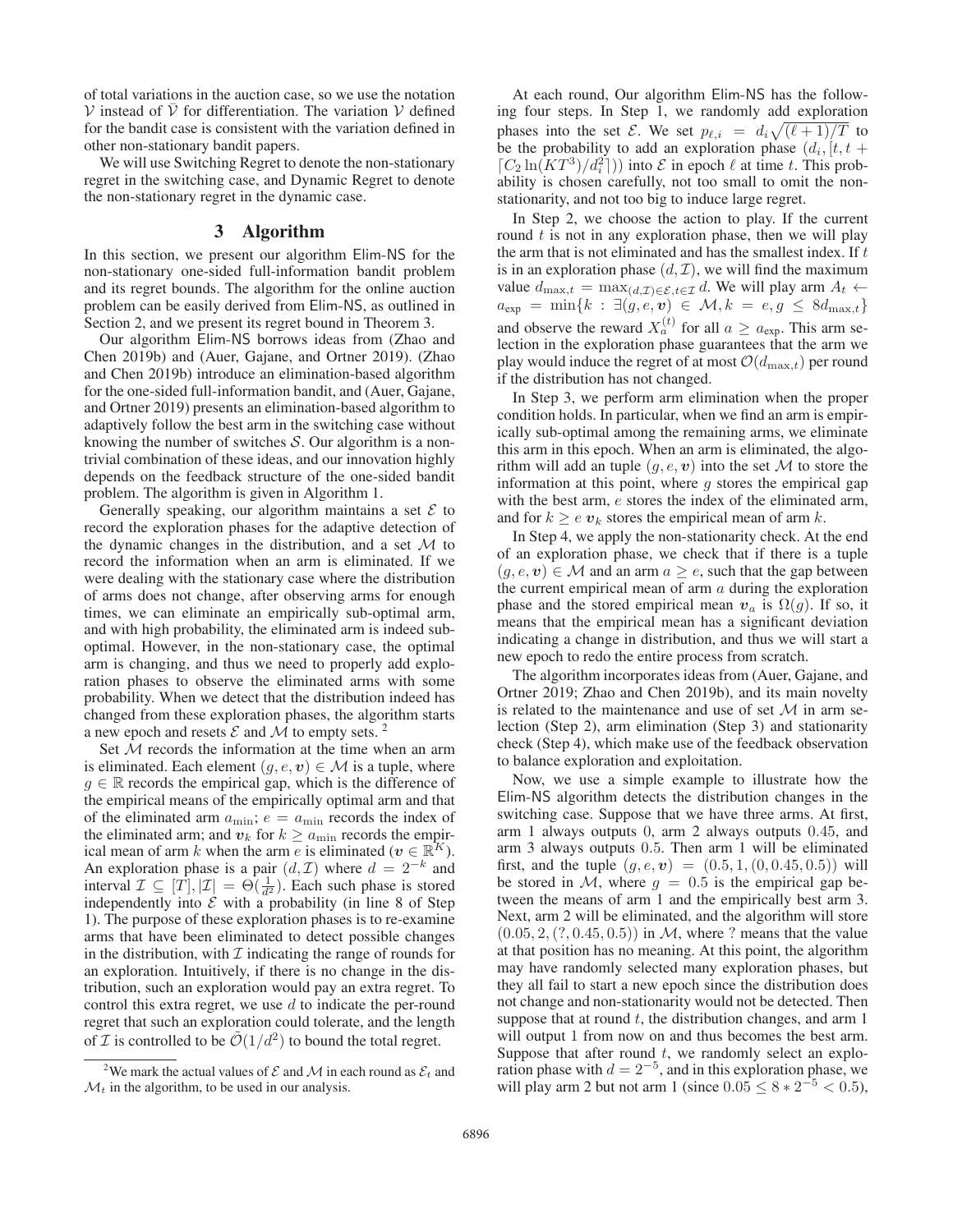Algorithm 1: Elim-NS

**Data:** Total time horizon T, total number of arms K. Parameters  $C_1, C_2$ . 1  $t \leftarrow 1, \ell \leftarrow 1, \tau_{\ell} \leftarrow t.$ <br>
2  $M \leftarrow \phi$  and  $\leftarrow 1$  f 2  $\mathcal{M} \leftarrow \phi, a_{\min} \leftarrow 1, \mathcal{E} \leftarrow \phi.$ 3 Let  $\hat{\mu}_a[t_1, t_2)$  denote the empirical mean of arm a in the time interval  $[t_1, t_2)$ .<br>4 while  $t \leq T$  do while  $t \leq T$  do 5 Step 1. Randomly select the exploration phases 6 if  $\mathcal{M} \neq \phi$  then  $\Delta_{t,\min} \leftarrow \min_{(g,e,v) \in \mathcal{M}} g$ .<br>
Let  $d \neq 2^{-i}$  for every  $i \in \mathbb{N}$  and  $I \neq v$ . 7 Let  $d_i \leftarrow 2^{-i}$  for every  $i \in \mathbb{N}$ , and  $I_t \leftarrow \max\{i : 8d_i \geq \Delta_{t,\min}\}.$ 8 For every  $i \leq I_t$ , independently add pair  $(d_i, [t, t + \lceil C_2 \ln(KT^3)/d_i^2 \rceil))$  into E with probability  $p_{\ell,i} = d_i \sqrt{\frac{\ell+1}{T}}$ . 9 (Let  $\mathcal{E}_t$  and  $\mathcal{M}_t$  be the values of  $\mathcal E$  and  $\mathcal M$  respectively at this point, to be used in the proof)  $10$  Step 2. Choose an action to play 11 if  $\exists (d, \mathcal{I}) \in \mathcal{E}$  *such that*  $t \in \mathcal{I}$  then<br>
12 if  $d_{\max} t \leftarrow \max_{d, \mathcal{I}} \sum_{c \in \mathcal{I}} d$ . 12  $d_{\max,t} \leftarrow \max_{(d,\mathcal{I}) \in \mathcal{E}, t \in \mathcal{I}} d.$ <br>
13 Play arm  $A_t \leftarrow a_{\text{evn}} = \min\{$ 13 Play arm  $A_t \leftarrow a_{exp} = \min\{k : \exists (g, e, v) \in \mathcal{M}, k = e, g \leq 8d_{\max,t}\}\$  and observe the reward  $X_a^{(t)}$  for all  $a \geq a_{exp}$ . else 15 Play arm  $A_t \leftarrow a_{\min}$  and observe the reward  $X_a^{(t)}$  for all  $a \ge a_{\min}$ 16 Step 3. Perform the elimination process 17 while  $\exists \sigma \geq \tau_{\ell}, a > a_{min}$  *such that*  $\hat{\mu}_a[\sigma, t+1) - \hat{\mu}_{a_{min}}[\sigma, t+1) > \sqrt{\frac{C_1 \ln(KT^3)}{t+1-\sigma}}$  do 18 | Let  $v$  be a vector with length  $K$ . 19 Let b be the arm such that  $\hat{\mu}_b[\sigma, t + 1) - \hat{\mu}_{a_{\min}}[\sigma, t + 1)$  is maximized.<br>
20  $q \leftarrow \hat{\mu}_b[\sigma, t + 1) - \hat{\mu}_{a_{\min}}[\sigma, t + 1), e \leftarrow a_{\min}$ , and  $v_i \leftarrow \hat{\mu}_i[\sigma, t + 1)$  for 20  $g \leftarrow \hat{\mu}_b[\sigma, t+1) - \hat{\mu}_{a_{\min}}[\sigma, t+1), e \leftarrow a_{\min}$ , and  $v_i \leftarrow \hat{\mu}_i[\sigma, t+1)$  for all  $i \ge a_{\min}$ .<br>
21  $M \leftarrow M \cup \{(a, e, y)\}\$ 21  $\bigcup \mathcal{M} \leftarrow \mathcal{M} \cup \{(g, e, v)\}, a_{\min} \leftarrow a_{\min} + 1.$ 22  $\parallel$  Step 4. Perform the non-stationarity check 23 if  $\exists (d, [t', t + 1)) \in \mathcal{E}, (g, e, v) \in \mathcal{M}, a \geq e$  *such that*  $g \leq 8d$  *and*  $|\hat{\mu}_a[t', t + 1) - v_a| > \frac{d}{4}$  **then**<br>24  $\downarrow \ell \leftarrow \ell + 1$   $\mathcal{M} \leftarrow \phi \mathcal{E} \leftarrow \phi$  *a*<sub>min</sub>  $\leftarrow 1$   $\tau_{\ell} \leftarrow t + 1$ 24  $\left[\begin{array}{l} \ell \leftarrow \ell + 1, \mathcal{M} \leftarrow \phi, \mathcal{E} \leftarrow \phi, a_{\min} \leftarrow 1, \tau_{\ell} \leftarrow t + 1. \end{array}\right\right]$ 25  $t \leftarrow t + 1$ .

and thus we will still not detect the non-stationarity of arm 1. However, when we randomly select an exploration phase with  $d = 0.5$  in step 1 (perhaps in a later round), we will play arm 1 according to the key selection criteria for arm exploration in line 13 of step 2. This would allow us to observe the distribution change on arm 1 in the exploration phase and then start a new epoch, which will restart the algorithm from scratch by playing arm 1 again.

The following two theorems summarize the regret bounds of algorithm Elim-NS in the switching case and the variation case for the one-sided full-information bandit.

Theorem 1 (Switching Regret). *Suppose that we choose parameters*  $C_1 \ge 2048, C_2 \ge 32$ , *then the algorithm* Elim-NS<br>has regret in the switching case bounded by  $\tilde{O}(\sqrt{ST})$ , where *has regret in the switching case bounded by*  $\mathcal{O}(\sqrt{ST})$ *, where*  $\tilde{\mathcal{O}}(\cdot)$  kides the polynomial factor of  $\log K$  and  $\log T$  $\mathcal{O}(\cdot)$  *hides the polynomial factor of*  $\log K$  *and*  $\log T$ .

**Theorem 2** (Dynamic Regret). *Suppose that we*  $C_1 \geq$  $8192, C_2 \geq 128$ , and suppose that the variation is not too *small* ( $V = \Omega(1)$ *). Then the algorithm* Elim-NS *has regret* in the dyanmic case bounded by  $\tilde{\mathcal{O}}(\mathcal{V}^{\frac{1}{3}}T^{\frac{2}{3}})$ *, where*  $\tilde{\mathcal{O}}(\cdot)$  hide the notynomial factor of log K and log T *the polynomial factor of* log <sup>K</sup> *and* log <sup>T</sup>*.*

As outlined in Section 2, Elim-NS can be easily adapted to

solve the online second price auction problem by discretizing the reserve price. The following theorem provides the regret bound of Elim-NS on solving the online second price auction problem.

Theorem 3 (Regret for Online Second Price Auction). *For* **Find Theorem 3** (Kegret for Offine Second Price Auction). For<br>
every  $0 \le k \le \lceil \sqrt{T} \rceil$ , let  $r_k = k / \lceil \sqrt{T} \rceil$ , and we only<br>
set reserve price  $r^{(t)} \in \{r, \ldots, r\}$  . Each time we set *set reserve price*  $r^{(t)} \in \{r_1, \ldots, r_{\lceil \sqrt{T} \rceil}\}\.$  Each time we set *reserve price*  $r^{(t)} = r_{A_t}$  *and get all the private value*  $v_i^{(t)} \ge$  $r^{(t)}$ , we compute the reward  $X_k^{(t)}$  for all  $k \geq A_t$  and receive *the reward*  $X_{A_t}^{(t)}$ . Then we apply our algorithm Elim-NS and set  $C_1$ ,  $C_2$  appropriately and the regret is bounded by *set*  $C_1$ ,  $C_2$  *appropriately, and the regret is bounded by* 

$$
Reg_{\mathcal{A}}^{SP} \leq \tilde{\mathcal{O}}(\min\{\sqrt{\mathcal{S}T}, \bar{\mathcal{V}}^{\frac{1}{3}}T^{\frac{2}{3}}\}),
$$

*where we assume that*  $V = \Omega(1)$  *is not too small.* 

## 4 Proof Sketch for the Regret Analysis

In this section, we will give a proof sketch of the regret analysis in the switching case (Theorem 1) and the dynamic case (Theorem 2). In general, we first give a proof in the switching case, and then we reduce the dynamic case into the switching case. The proof strategy in the dynamic case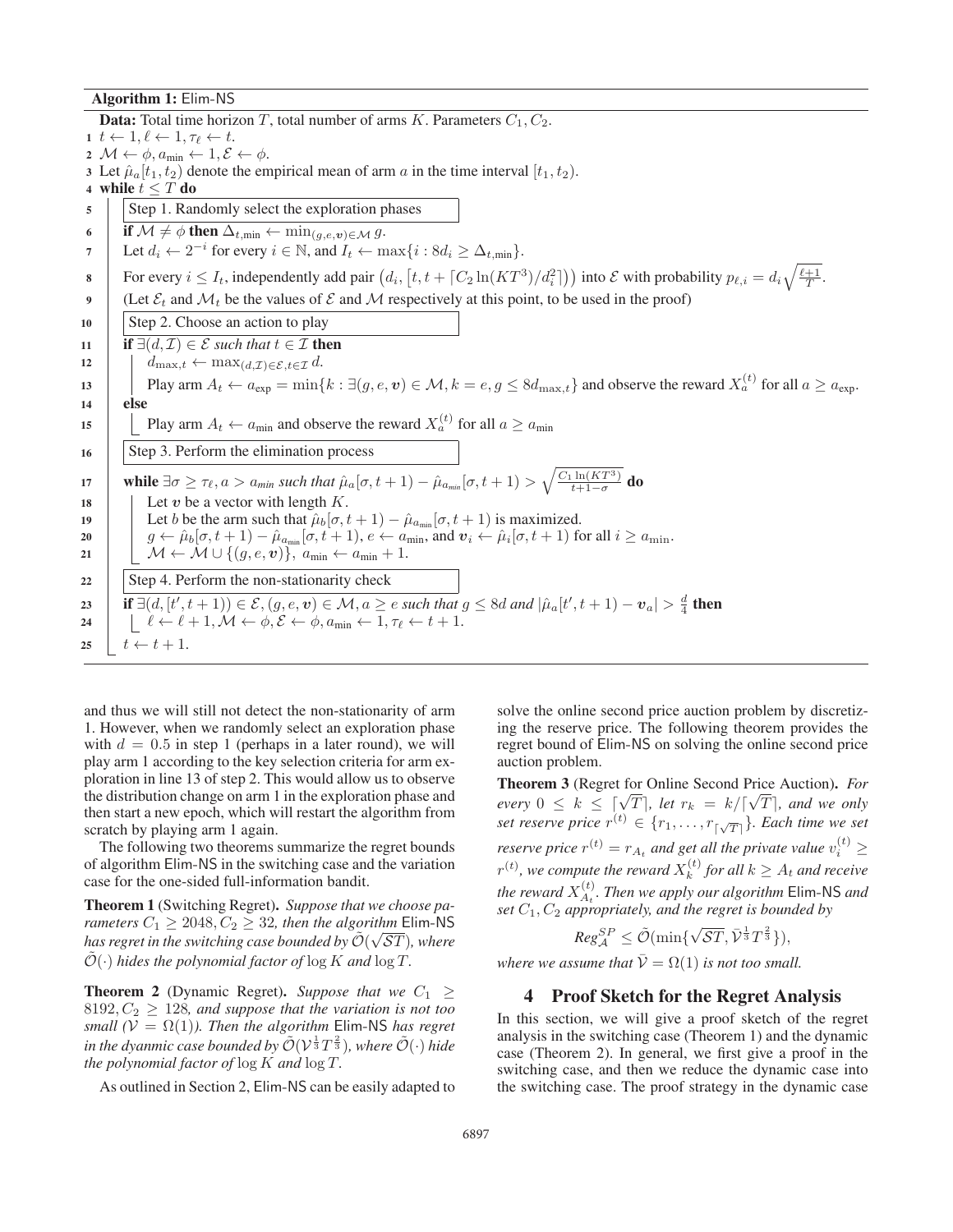is nearly the same as that in the switching case, and we will briefly discuss how to do the reduction.

# 4.1 Proof Sketch of Theorem 1

Generally speaking, our proof strategy for Theorem 1 is to define several events (Definitions 5,6,7,8), and decompose the regret by these events. We show that each term in the decomposition is bounded by  $\mathcal{O}(\sqrt{ST})$ .

Definition 5 (Sampling is nice). *We say that the sampling is nice if for every interval*  $\mathcal{I} \subseteq [T]$  *and every arm a, we have* 

$$
\frac{1}{|\mathcal{I}|} \left| \sum_{t \in \mathcal{I}} X_a^{(t)} - \sum_{t \in \mathcal{I}} \mu_{a,t} \right| < \sqrt{\frac{\ln(KT^3)}{2|\mathcal{I}|}},
$$

*where*  $|\mathcal{I}|$  *is the length of interval I. We use*  $\mathcal{N}^s$  *to denote this event. We use*  $\mathcal{N}_t^s$  *to denote the event when the above inequality holds for all*  $\mathcal{I} \subseteq [t]$ *.* 

**Definition 6.** We use  $P_t$  to denote the event such that t is in *an exploration phase, i.e.*  $\exists (d, \mathcal{I}) \in \mathcal{E}_t$  *such that*  $t \in \mathcal{I}$ *.* 

Definition 7 (Records are consistent). *We say that the records are consistent at time t if for every*  $(q, e, v) \in M_t$ , *for every arm*  $a \geq e$ , we have  $|\mu_{a,t} - \mathbf{v}_a| \leq g/4$ . We use  $\mathcal{C}_t$ *to denote this event.*

We have the following definition when  $\mathcal{C}_t$  does not happen.

**Definition 8** (Playing bad arm). Let  $b_t$  denote the smallest *index of an arm such that*  $\exists (g, e, v) \in \mathcal{M}_t$ ,  $e = b_t$  *and there exists*  $a \geq e, |\mathbf{v}_a - \mu_{a,t}| > g/4$ , *i.e.* 

$$
b_t = \min\left\{e : (g, e, \mathbf{v}) \in \mathcal{M}_t, \exists a \geq e, |\mathbf{v}_a - \mu_{a,t}| > \frac{g}{4}\right\}.
$$

*We use*  $\mathcal{B}_t$  *to denote the event*  $\{A_t \geq b_t\}$ *.* 

Generally speaking,  $b_t$  is the smallest index of an eliminated arm such that the recorded mean when  $b_t$  is eliminated induces the event  $\neg \mathcal{C}_t$ .

Based on the above definitions, we decompose the regret into four mutually exclusive events and bound the regret for each event in the order of  $\mathcal{O}(\sqrt{ST})$ . These four event cases are listed below, where the first three are when the sampling each event in the order of  $\tilde{\mathcal{O}}(\sqrt{ST})$ . These four event cases is nice, and the last case is when sampling is not nice.

*Case 1*:  $\mathcal{N}^s \wedge \mathcal{C}_t \wedge \neg \mathcal{P}_t$ . This means that the sampling is nice, the records are consistent at time  $t$ , and round  $t$  is not in an exploration phase. The regret should be bounded in this case since when  $C_t$  happens, the distribution does not change much, and it is also not in an exploration phase (Lemma 1).

*Case 2*:  $\mathcal{N}^s \wedge \mathcal{C}_t \wedge \mathcal{P}_t$  or  $\mathcal{N}^s \wedge \neg \mathcal{C}_t \wedge \neg \mathcal{B}_t$ . The sampling is still nice. When  $C_t \wedge \mathcal{P}_t$  is true, round t is in an exploration phase and the records are consistent, meaning that the current arm means have not deviated much from the records. In this case, similar as discussed before, the definition of the exploration phase  $(d, \mathcal{I})$  and the setting in line 13 guarantee that the arm explored would not have a large regret. When  $\neg \mathcal{C}_t \land \neg \mathcal{B}_t$  is true, we first claim that  $\neg \mathcal{C}_t \land \neg \mathcal{B}_t$  implies  $\mathcal{P}_t$ . This is because if the records are not consistent (i.e.  $\neg \mathcal{C}_t$ ) but  $A_t < b_t$  (i.e.  $\neg B_t$ ), it means  $A_t$  played in round t has smaller index than  $b_t$ , but  $b_t$  is an eliminated arm according to Definition 8, and thus arm  $A_t$  must be played due to exploration. Next, since  $A_t < b_t$ , the arm played is not a bad arm with a large gap, so its regret is still bounded (Lemma 2).

*Case 3*:  $\mathcal{N}^s \wedge \neg \mathcal{C}_t \wedge \mathcal{B}_t$ . The sampling is nice, the records are not consistent, and in round  $t$ , we play a bad arm with a large gap between the current mean and the recorded mean. Although the regret in this case cannot be bounded by  $\mathcal{O}(g)$ where  $(g, A_t, v) \in \mathcal{M}_t$ , the key observation is that, due to the random selection of the exploration phase, we will observe the non-stationarity (since  $\mathcal{C}_t$  does not happen and  $\mathcal{B}_t$ happens) with some probability, and the expected regret can be bounded (Lemma 3).

*Case 4*:  $\neg \mathcal{N}^s$ . The sampling is not nice, which is a low probability event, and its regret can be easily bounded by a constant (Lemma 4).

Lemma 1.

$$
\mathbb{E}\left[\sum_{t=1}^{T} (\mu_t^* - \mu_{A_t, t}) \cdot \mathbb{I}\left\{\mathcal{N}^s \wedge \mathcal{C}_t \wedge \neg \mathcal{P}_t\right\}\right]
$$
  
 
$$
\leq 2\mathcal{S} + 2(\sqrt{C_1} + \sqrt{2})\sqrt{\ln(KT^3)}\sqrt{2\mathcal{S}T}.
$$
  
The proof of Lemma 1 is similar to the analysis in (Zhao

and Chen 2019b) and can be viewed as a generalization of the original proof. The key difference is that in the proof of Lemma 1, we divide the interval into

$$
[1, T] = [s_1, e_1] \cup [s_2, e_2] \cup \cdots \cup [s_{\mathcal{S}}, e_{\mathcal{S}}],
$$

 $[1, T] = [s_1, e_1] \cup [s_2, e_2] \cup \cdots \cup [s_S, e_S],$ <br>and we sum the regret in each interval first, and get the regret in each interval to be  $\tilde{\mathcal{O}}(\sqrt{e_i-s_i+1})$ . Then we sum them<br>we not show that the regret is in the order of  $\tilde{\mathcal{O}}(\sqrt{ST})$ up and show that the regret is in the order of  $\mathcal{O}(\sqrt{ST})$ .

Lemma 2.

$$
\mathbb{E}\left[\sum_{t=1}^{T}(\mu_t^* - \mu_{A_t,t}) \cdot \mathbb{I}\left\{\mathcal{N}^s \wedge \mathcal{C}_t \wedge \mathcal{P}_t\right\}\right] \n+ \mathbb{E}\left[\sum_{t=1}^{T}(\mu_t^* - \mu_{A_t,t}) \cdot \mathbb{I}\left\{\mathcal{N}^s \wedge \neg \mathcal{C}_t \wedge \neg \mathcal{B}_t\right\}\right] \n\leq \left(C_2 \ln(KT^3) \sqrt{(\mathcal{S}+1)T} + 2\sqrt{\frac{\mathcal{S}+1}{T}}\right) \n\times \left(3 - \log_2 \sqrt{\frac{C_1 \ln(KT^3)}{T}}\right).
$$

This lemma bounds the regret when  $B_t$  does not happen and  $t$  is in an exploration phase. In this case, we show that the number of different lengths  $d$  of exploration phases  $(d, \mathcal{I})$  can be bounded by  $polylog(K, T)$ . Then, we show that the regret induced by the specific length exploration phase is bounded by  $\mathcal{O}(\sqrt{ST})$ . Finally, we combine the pre-<br>vious aroument and apply the union bound to show that the vious argument and apply the union bound to show that the total regret considered is bounded by  $\mathcal{O}(\sqrt{ST})$ .<br>
I amma 2

Lemma 3.

$$
\mathbb{E}\left[\sum_{t=1}^T \left(\mu_t^* - \mu_{A_t,t}\right) \cdot \mathbb{I}\left\{\mathcal{N}^s \wedge \neg \mathcal{C}_t \wedge \mathcal{B}_t\right\}\right]
$$
  

$$
\leq 24\sqrt{(\mathcal{S}+1)T} + 24\sqrt{C_2 \ln(KT^3)\mathcal{S}T}.
$$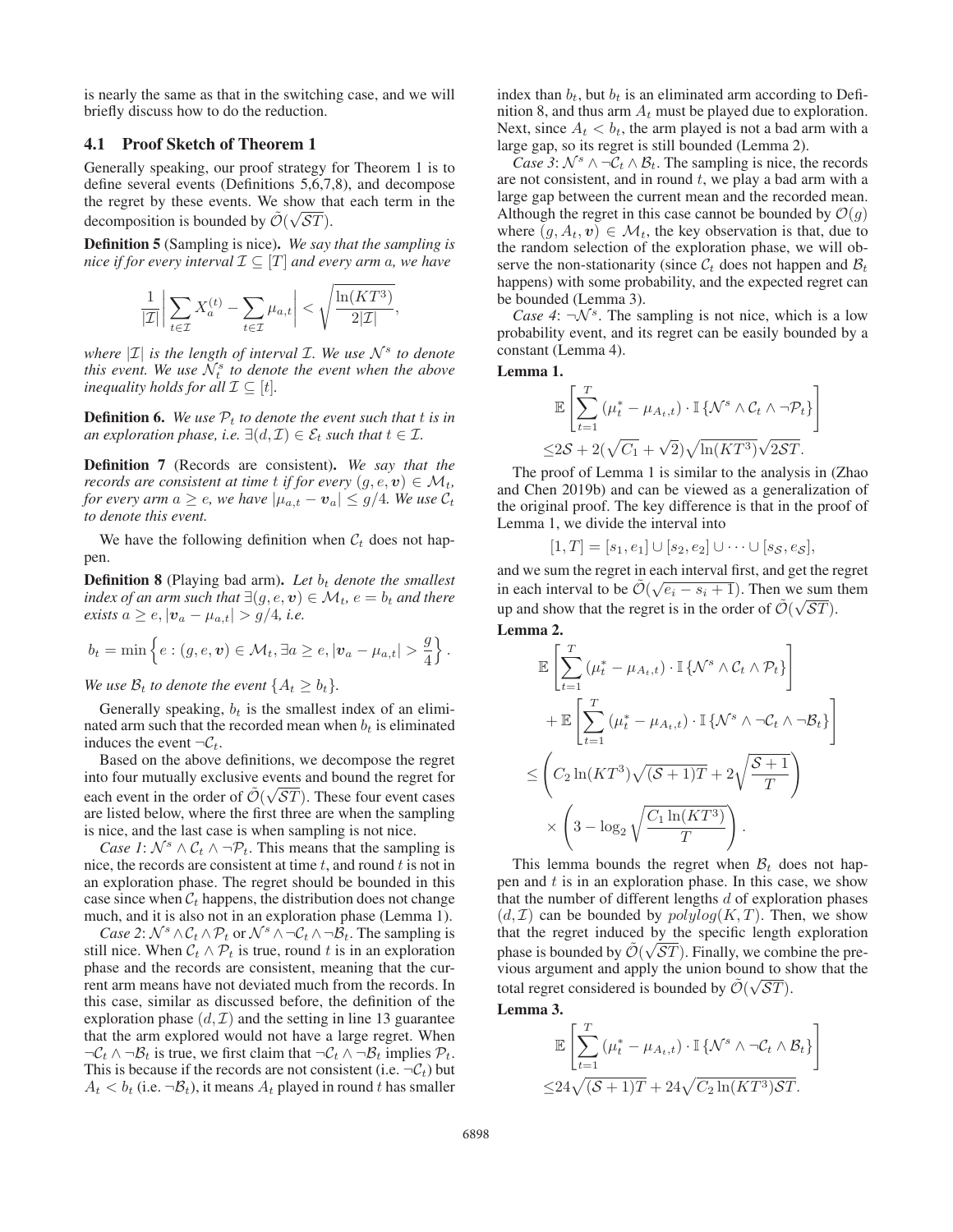This lemma bound the regret when  $B_t$  happens, and this lemma is the most technical one. The proof strategy is similar to (Auer, Gajane, and Ortner 2019), which partitions the entire time horizon into several intervals with identical distribution, and applies a two-dimensional induction from back to front. As discussed before, the regret in this case in each round cannot be bounded by  $\mathcal{O}(g)$  where  $(g, A_t, v) \in$  $\mathcal{M}_t$ . However due to the random selection of the exploration phases, with some probability, we will observe the non-stationarity (since  $\mathcal{C}_t$  does not happen and  $\mathcal{B}_t$  happens), and the expected regret can be bounded.

Finally, by a simple application of the high probability result on  $\mathcal{N}^s$ , we can get the following lemma.

**Lemma 4.** 
$$
\mathbb{E}\left[\sum_{t=1}^{T} \left(\mu_t^* - \mu_{A_t,t}\right) \cdot \mathbb{I}\left\{\neg \mathcal{N}^s\right\}\right] \leq 2.
$$

Combining these lemmas together, we complete the proof of Theorem 1.

### 4.2 Proof Sketch of Theorem 2

In this part, we briefly introduce how to reduce the dynamic case to the switching case. The proof is an imitation of the proof strategy of Theorem 1. Although the means can be changing at every time  $t \in [1, T]$ , we can approximately divide them into several sub-intervals such that in each interval, the change of means is not large. Recall that for interval  $\mathcal{I} = [s, s'], \mathcal{V}_\mathcal{I} := \sum_{t=s+1}^{s'} \max_a |\mu_{a,t} - \mu_{a,t-1}|$  and we use<br> $\mathcal{V} := \mathcal{V}_{1,\mathcal{I}^{\text{in}}}$ . We have the following lemma  $\mathcal{V} := \mathcal{V}_{[1,T]}$ . We have the following lemma,

Lemma 5 (Interval Partition (Chen et al. 2019)). *There is a way to partition the interval*  $[1, T]$  *into*  $\mathcal{I}_1 \cup \mathcal{I}_2 \cup \cdots \cup \mathcal{I}_{\Gamma}$ <br>*augh that*  $\mathcal{I} \cap \mathcal{I} = \phi$  and for any  $i \leq \Gamma$ ,  $\mathcal{V} \leq \sqrt{C \sqrt{|T|}}$ *such that*  $\mathcal{I}_i \cap \mathcal{I}_j = \phi$ *, and for any*  $i \leq \Gamma$ *,*  $\mathcal{V}_\mathcal{I} \leq \sqrt{C_3/|\mathcal{I}_i|}$  $and \Gamma \leq (2T/C_3)^{1/3} \mathcal{V}^{\frac{2}{3}} + 1.$ 

Suppose that we have a partition shown in the above lemma. We construct a new instance such that  $\mu'_{a,t}$  $\mu_{a,t} = \frac{1}{\sum_{l=1}^{\infty} \frac{1}{l}}$  for all  $i \leq \Gamma$  and all  $t \in \mathcal{T}$ , i.e. we take the  $\frac{1}{|Z_j|}\sum_{s\in\mathcal{I}_j}\mu_{a,s}$  for all  $j\leq\Gamma$  and all  $t\in\mathcal{I}_j$ , i.e. we take the average mean of each interval and make them all the same.

Generally speaking, the dynamic regret can be bounded by the sum of 2 parts: the switching regret of the new instance and the difference between the switching regret of the new instance and the dynamic regret. As for the first part, since  $\Gamma \leq (2T/C_3)^{1/3} \mathcal{V}^{\frac{2}{3}} + 1$ , we know that the switching<br>regret can be bounded by  $\tilde{\mathcal{O}}(\sqrt{\Gamma T}) = \tilde{\mathcal{O}}(\mathcal{V}^{\frac{1}{3}}T^{\frac{2}{3}})$ . As for the regret can be bounded by  $\mathcal{O}(\theta)$  $(\sqrt{\Gamma T}) = \tilde{\mathcal{O}}(\mathcal{V}^{\frac{1}{3}}T^{\frac{2}{3}})$ . As for the<br>pret since  $|u_{\tau} - u'|$ ,  $|\leq \mathcal{V}_{\tau}$ difference between the 2 regret, since  $|\mu_{a,t} - \mu'_{a,t}| \leq V_{\mathcal{I}_{j}}$ for  $t \in \mathcal{I}_j$ , we sum up all t, we know that the difference is bounded by  $\mathcal{O}(\sum_j \sqrt{|\mathcal{I}_j|}) = \mathcal{O}(\sqrt{\Gamma T}) = \mathcal{O}(\mathcal{V}^{\frac{1}{3}}T^{\frac{2}{3}})$ .<br>Combine them together we complete the proof Combine them together we complete the proof.

### 4.3 Proof Sketch of Theorem 3

In the proof of Theorem 3, we first show that the online second price auction has one-sided Lipschitz property, and thus discretizing the reserve price will not lead to a large regret. Next, we briefly discuss why discretizing the reserve price can lead to a one-sided full information bandit instance, and then it is easy to show that the regret can be bounded by  $\mathcal{O}(\sqrt{ST})$  in the switching case. To bound the regret in the

dynamic case, we only have to set up the connection between the total variation  $\overline{V}$  in the online auction and the variation  $V$  in the bandit problem. The bridge between these two variables can be set up easily by the definition and property of total variation  $|| \cdot ||_{TV}$ .

# 5 Lower Bounds for Online Second Price Auction in Non-stationary Environment

In this section, we show that for the online second price auction problem, the regret upper bounds achieved by Elim-NS is almost tight, by giving a regret lower bound of  $\Omega(\sqrt{ST})$ <br>for the switching case, and a lower bound of  $\Omega(\sqrt{ST})$ for the switching case, and a lower bound of  $\Omega(\bar{\mathcal{V}}^{\frac{1}{3}}T^{\frac{2}{3}})$  for the dynamic case the dynamic case.

**Theorem 4.** For any algorithm, and any  $S > 0$ , there *exists a set distributions of bids*  $\mathcal{D}_1, \ldots, \mathcal{D}_T$  *where*  $\mathcal{S}$  =  $1 + \sum_{t=1}^{T-1} \mathbb{I}\{D_t \neq D_{t+1}\}$  is the number of switchings<br>of the distribution and the non-stationary regret is at least *of the distribution and the non-stationary regret is at least*  $\Omega(\sqrt{ST})$ *. Moreover for any algorithm and any*  $\overline{V} \geq 1$ *, there*<br> $\overline{V}$ *inite*  $\Omega$  *n*  $\overline{V}$  *n*  $\overline{V}$  *n*  $\overline{V}$  *n*  $\overline{V}$  *n*  $\overline{V}$  *n*  $\overline{V}$  *n*  $\overline{V}$  *n*  $\overline{V}$  *n*  $\overline{V}$  *n*  $\overline{V}$ *exists*  $\mathcal{D}_1, \ldots, \mathcal{D}_T$  *where*  $\sum_{t=2}^T ||\mathcal{D}_t - \mathcal{D}_{t-1}||_{TV} \leq \mathcal{O}(\bar{\mathcal{V}})$ ,<br>*exists* that the negative at least  $\Omega(\bar{\mathcal{V}}_T^{\frac{1}{2}} \mathcal{T}_T^{\frac{2}{2}})$ *such that the regret is at least*  $\Omega(\bar{\mathcal{V}}^{\frac{1}{3}}T^{\frac{2}{3}})$ .

Our theorem is based on the following result in (Cesa-Bianchi, Gentile, and Mansour 2015).

Proposition 1 (Theorem 2 of (Cesa-Bianchi, Gentile, and Mansour 2015)). *For any deterministic algorithm, there exists a distribution of bids operating with two bidders and the stationary regret is at least* Ω( $\sqrt{T}$ ).

The above proposition shows that in the full-information case, any deterministic algorithm will have stationary regret case, any deterministic algorithm will have stationary regret<br>lower bounded by  $\Omega(\sqrt{T})$  for the online second price auc-<br>tion problem. Generally speaking, we divide the time intertion problem. Generally speaking, we divide the time interval into S segments, each with length  $\frac{T}{S}$ . We construct an instance such that the regret in each segment is  $\Omega(\sqrt{T/S})$ , and the total non-stationary regret sums up to be  $\Omega(\sqrt{ST})$ .<br>As for the regret in the dynamic case, the proof is ver-

As for the regret in the dynamic case, the proof is very similar. We also divide the time horizon into  $\Theta(\bar{\mathcal{V}}^{\frac{2}{3}}T^{\frac{1}{3}})$  segments and the total variation between the distribution of adments, and the total variation between the distribution of adjacent segments is bounded by  $(\bar{\mathcal{V}}/T)^{\frac{1}{3}}$ .

### 6 Conclusion and Further Work

We study the non-stationary online second price auction with the "semi-bandit" feedback structure in this paper. We reduce it into the non-stationary one-sided full-information bandit and show an algorithm Elim-NS that solves the problem. Our algorithm is parameter-free, which means that we do not have to know the switchings  $S$  and the variation  $V$  in advance. Our algorithm is also nearly optimal in both cases. There are also some future directions to explore:

First, in this work, we consider the online auction with "semi-bandit" feedback, where all the bidders with private values exceeding or equaling the reserve price will report their private values. We can also consider the "full-bandit" feedback where the seller only gets the reward in each round but does not observe the private values and design parameter-free algorithms to solve it in the non-stationary